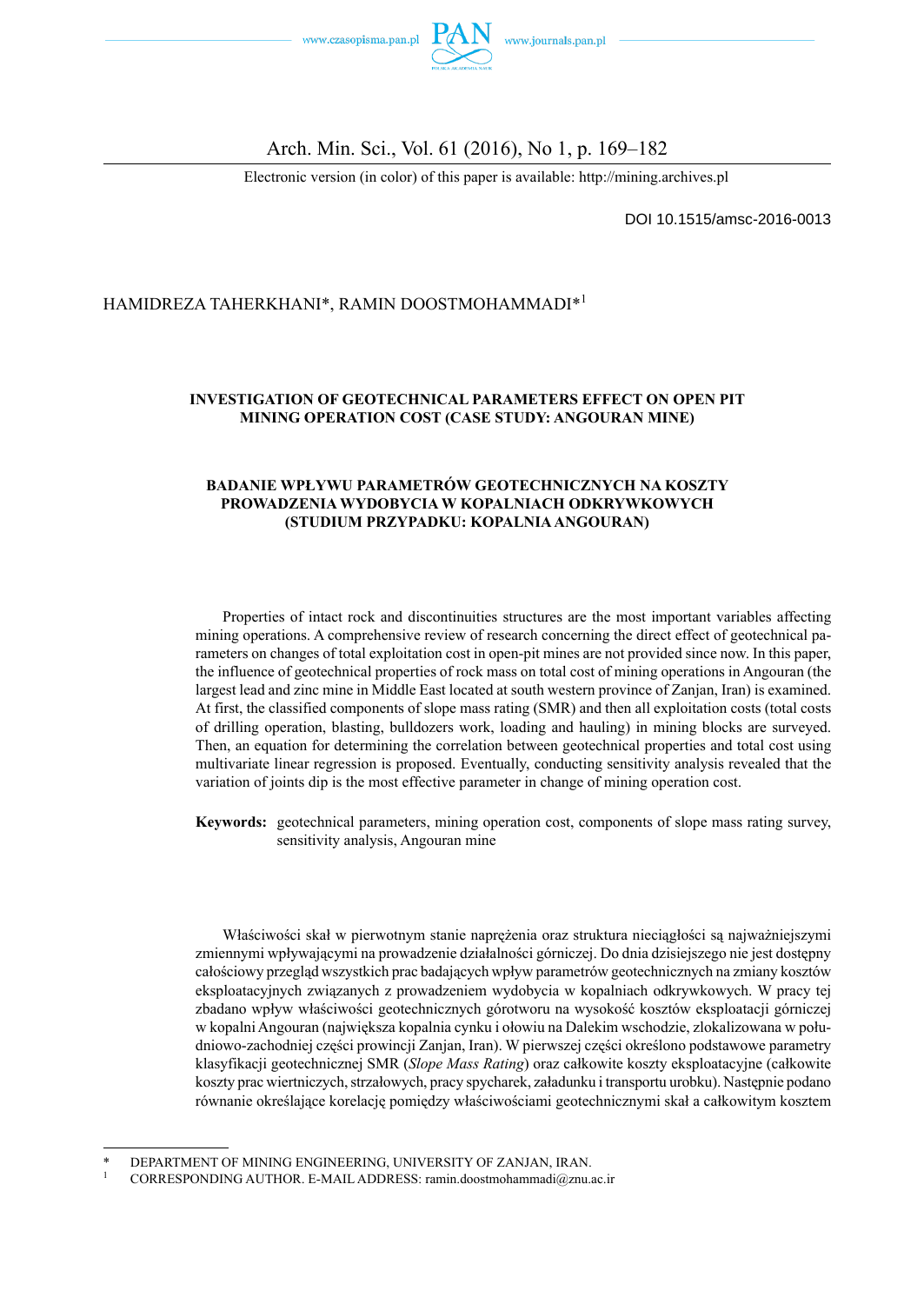

wydobycia, z wykorzystaniem regresji liniowej wielu zmiennych. W końcowej części przeprowadzono analizę wrażliwości, która wykazała, że zmiana upadu sieci spękań jest parametrem który w największym stopniu wpływa na zmianę kosztów wydobycia.

Słowa kluczowe: parametry geotechniczne, koszty prowadzenia wydobycia, parametry wyrobiska pochyłego, analiza wrażliwości, kopalnia Angouran

## **1. Introduction**

The cost calculation and management is one of the most important points in mining activities. Cost management includes planning, analyzing, recording and controlling stages. The cost analysis and assessment, as the main component, provides information in regards to the level, structure and changes of production costs in various profiles and systems (Jonek-Kowalska, 2013). The received information constitutes a basis for decision making concerning changes in the cost policy of the enterprise and calculating the break-even point (BEP) (Fuksa, 2013). The main goal of those changes is to improve the operational effectiveness achieved mainly by the cost reduction or optimizing their structure. If the cost accounting systems do not provide information about the costs of particular processes or objects, therefore the assessment of their effectiveness is neglected. It causes problems such as defecting the cost management, divesting of the planning function and in result depriving of the motivational functions. These disadvantages constitute a serious threat for the operational effectiveness (Jonek-Kowalska, 2012, 2013).

All phases of mining operations, including drilling, blasting, loading and hauling are involved with rocks. Efficiency for each of these stages is influenced by intact rock properties and discontinuities structure. Rock properties and structure of discontinuities which are the geotechnical parameters of rock, have an essential role in economy of manufacturing and optimization in mining and processing operations. Blasting is one of the most important operations, which has a great technical and economical effect on the mining projects. In the mining activities the prime aim of blasting operation is rock fragmentation that is necessary for subsequent processes such as transportation, crushing, etc. hence, achieving a higher efficiency (Monjezi et al., 2013). Since the implementation quality of drilling and blasting depends on intact rock characteristics and structure of discontinuity, consideration of the rock mass characteristics is so essential to make best results in drilling and blasting operations. Loading and hauling is considered one of the major steps and its quality is so dependent on the conditions of drilling and blasting process. The amount of rock fragmentation from explosions (the amount of crushing blow), swell factor of rock mass, content uniformity and depot formation are the most important factors of blasting which significantly affects efficiency and transport operational parameters such as bucket-fill factor, loading speed and depreciation of machines.

Any research to investigate the geotechnical parameters effect of rock mass on the rate of change in total cost of mining operations in open pit mines has never been conducted. Most studies have focused on amount of effects in the field of geotechnical parameters on the outcome of rock fragmentation and/or classifications of Blastability.

A number of researchers have long been studied about the influence of rock mass properties on blasting operations. Bond (1952) proposed for combination which was based on feed size, product size and a rock property factor.

Bond's theory is a compromise between Rittinger's and Kick's theories and is generally recognized to be the best model to describe blasting operations (Da Gama, 1983). McKenzie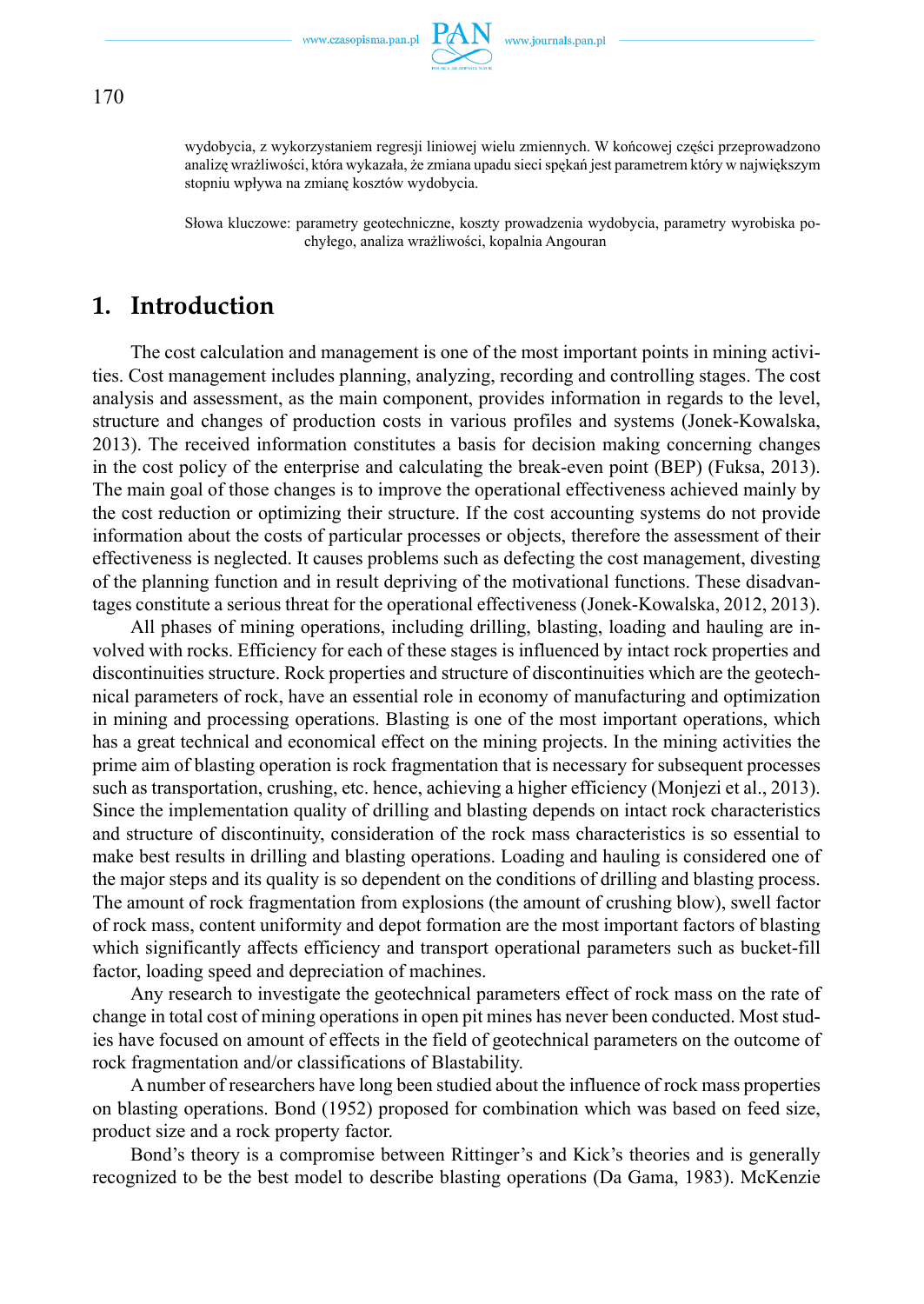

(1966) found, in the studies at Quebec Cartier Mines, that the efficiency of all the subsystems is dependent on the fragmentation. Da Gamma (1983) encouraged for blast prediction to engineers understanding the role of in-situ rock mass geometry in terms of block sizes in mine production. Estimating equations of the undersize fragment percentage were developed by Da Gamma and Jimeno (1993). Jurgensen and Chung (1987) and Singh (1991) also opined that the blast results were influenced directly by the overall formational strength of rock. Hagan (1995) concluded that the results of rock blasting were affected more by rock properties than by any other variables.

Pal Roy and Dhār (1996) proposed a fragmentation prediction scale based on the joint orientation with respect to bench face. Scott (1996) reported that the blast-controlling rock mass properties include the strength parameters, the mechanical properties like modulus of elasticity, Poison's ratio, shock wave transmission capability, the size and the shape of the natural block and the required fragment size reduction by blasting. Chakraborty et al. (2002) found the joint orientations can considerably influence the average fragment size and shape. Thornton et al. (2002) categorized the parameters influencing fragmentation in three groups like; (i) rock mass properties, (ii) blast geometry and (iii) explosive properties. Hamdi and Mouza (2005) studied a methodology for rock mass characterization and classification to improve blast results. They aimed the characterization of the two rock mass components which are discontinuity network and rock matrix. The discontinuity network was described using the 3D stochastic simulations of discontinuity networks using the SIMBLOC program methodology.

In this paper, operating costs of 103 blocks for each stage of the drilling, blasting, loading, hauling and bulldozers work in waste zone of zinc and lead Angouran mine which contains schist and limestone, is calculated separately. Then according to results, effect of geotechnical parameters and engineering properties of the rock mass on the total cost of exploitation (mining operation) is investigated. Finally the sensitivity of geotechnical parameters on changes of mining operation costs is assessed.

## **2. Classification of rock mass in open pit mines**

Rock mass comprises several different rock types and is affected by different degrees of fracturing in varying stress condition. A number of rock mass classifications have been developed for Geo-technical purposes like Q-Index (NGIQ; Barton et al 1974), Rock Mass Rating (RMR; Bieniawski et al 1973), etc. The rock mass rating system (RMR) was presented by Bieniawski. The purpose of this system is determining the engineering properties of the rocks in the shallow tunnel that was excavated in sedimentary rocks. The rock mass classification system is one of the best ways to investigate stability and determine the support system in open pit mines. In addition, in 1974, the system of rock mass quality (Q), by Barton et al was presented for the classification of hard rock tunnels and Caverns with curved roof has been recommended and used for the design and maintenance of underground excavation (Hari & Sharma, 2011).

In 1985, Romana introduced slope mass rating (SMR), for evaluating rock slope stability (Hudson, 1993). In 1989, Bieniawski presented the modified classification of the rock mass rating (MRMR), with changes in RMR system. Geological strength index (GSI) presented by Hook and Brown (1997) that was the classification of the rock mass as an observation takes place and Usage gradients and is designed excavating in rock (Hari & Sharma, 2011).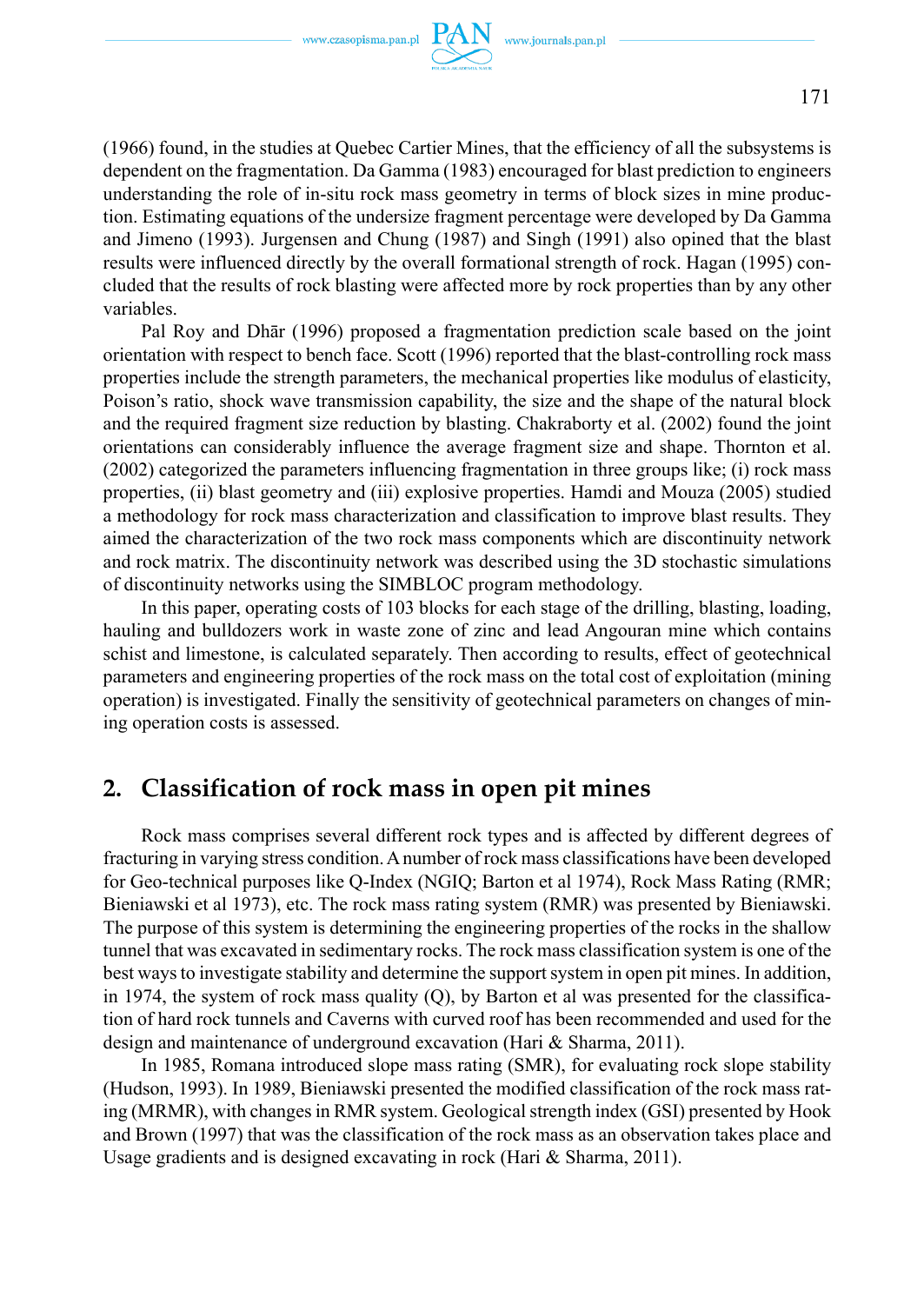$\text{www.czasopisma.pan.pl}\ \underset{\text{C}}{\text{PAN}}\ \ \text{www.journals.pan.pl}$ 

The SMR system provides adjustment factors, field guidelines and recommendations on support methods which allow a systematic use of geomechanical classification for slopes (Hudson, 1993). The adjustment rating for joints in this system represents the joint conditions in the study area. Due to the influence of rock mass properties and discontinuity structure in SMR, using this method is considered later in this paper.

## **2.1. Slope Mass Rating (SMR)**

The proposed 'Slope Mass Rating' (SMR) is obtained from RMR by subtracting a factorial adjustment factor depending on the joint-slope relationship and adding a factor depending on the method of excavation (Hudson, 1993):

$$
SMR = RMR + (F_1 \cdot F_2 \cdot F_3) + F_4 \tag{1}
$$

TABLE 1

| Parameter                       |                         |  |                                                                                             |                                                                                       |             |    | <b>Ranges of values</b>                                                            |                |                                                                                                  |                                                                                |         |
|---------------------------------|-------------------------|--|---------------------------------------------------------------------------------------------|---------------------------------------------------------------------------------------|-------------|----|------------------------------------------------------------------------------------|----------------|--------------------------------------------------------------------------------------------------|--------------------------------------------------------------------------------|---------|
| Strength of                     | Point load<br>index     |  | >10                                                                                         | $4 - 10$<br>$2 - 4$                                                                   |             |    | $1 - 2$                                                                            |                | For this low range uniaxial<br>compressive test in preferred                                     |                                                                                |         |
| intact rock<br>Material (MPa)   | Uniaxial<br>compressive |  | >250                                                                                        | 100-250                                                                               | 50-100      |    | $25 - 50$                                                                          | $5 - 25$       | $1 - 5$                                                                                          | $<$ 1                                                                          |         |
|                                 | Rating                  |  | 15                                                                                          | 12                                                                                    | 7           |    | 4                                                                                  | 2              | 1                                                                                                | $\theta$                                                                       |         |
| Rock quality                    |                         |  | $90 - 100$                                                                                  | 75-90                                                                                 | 50-75       |    | $25 - 50$                                                                          | < 25           |                                                                                                  |                                                                                |         |
| designation<br>$(\%)$           | Rating                  |  | 20                                                                                          | 17                                                                                    | 13          |    | 8                                                                                  | $\overline{3}$ |                                                                                                  |                                                                                |         |
| Spacing of                      |                         |  | >2                                                                                          | $0.6 - 2$                                                                             | $0.2 - 0.6$ |    | $0.06 - 0.2$                                                                       | <0.06          |                                                                                                  |                                                                                |         |
| discontinuities<br>(m)          | Rating                  |  | 20                                                                                          | 15                                                                                    | 10          |    | 8                                                                                  | 5              |                                                                                                  |                                                                                |         |
| Condition of<br>discontinuities |                         |  | Very rough<br>surfaces. Not<br>discontinuous.<br>No separation.<br>Unweathered<br>wall rock | Slightly rough<br>surfaces.<br>Separation<br>$< 1$ mm.<br>Slightly<br>weathered walls |             |    | Slightly rough<br>surfaces<br>Separation<br>$< 1$ mm.<br>Highly<br>weathered walls |                | Slickensided<br>surfaces or<br>gauge < 5 mm<br>thick or separa-<br>tion $1-5$ mm.<br>Continuous. | Soft gouge<br>$> 5$ mm or<br>separation<br>$> 5$ mm.<br>Continuous<br>$\theta$ |         |
|                                 | Rating                  |  | 30                                                                                          | 25                                                                                    |             | 20 |                                                                                    |                | 10                                                                                               |                                                                                |         |
| Groundwater                     |                         |  | Completely dry                                                                              | Damp                                                                                  |             |    | Wet                                                                                |                | <b>Dripping</b>                                                                                  |                                                                                | Flowing |
| in joints                       | Rating                  |  | 15                                                                                          | 10                                                                                    |             | 7  |                                                                                    |                | 4                                                                                                |                                                                                |         |

Bieniawski [4] Ratings for RMR (Hudson, 1993)

The RMR (see Table 1) is computed according to Bieniawski's 1979 proposal, adding rating values for five parameters: (i) strength of intact rock (UCS); (ii) Rock quality designation (RQD); (iii) spacing of discontinuities  $(SP)$ ; (iv) condition of discontinuities  $(CD)$ ; and (v) water inflow through discontinuities (GW). RMR has a total range of 0-100.

The adjustment rating for joints (see Table 2) is the product of three factors as follows:

(i)  $F_1$  depends on parallelism between joints and slope face strikes. Its range is from 1.00 (when both are near parallel) to 0.15 (when the angle between them is more than 300 and the failure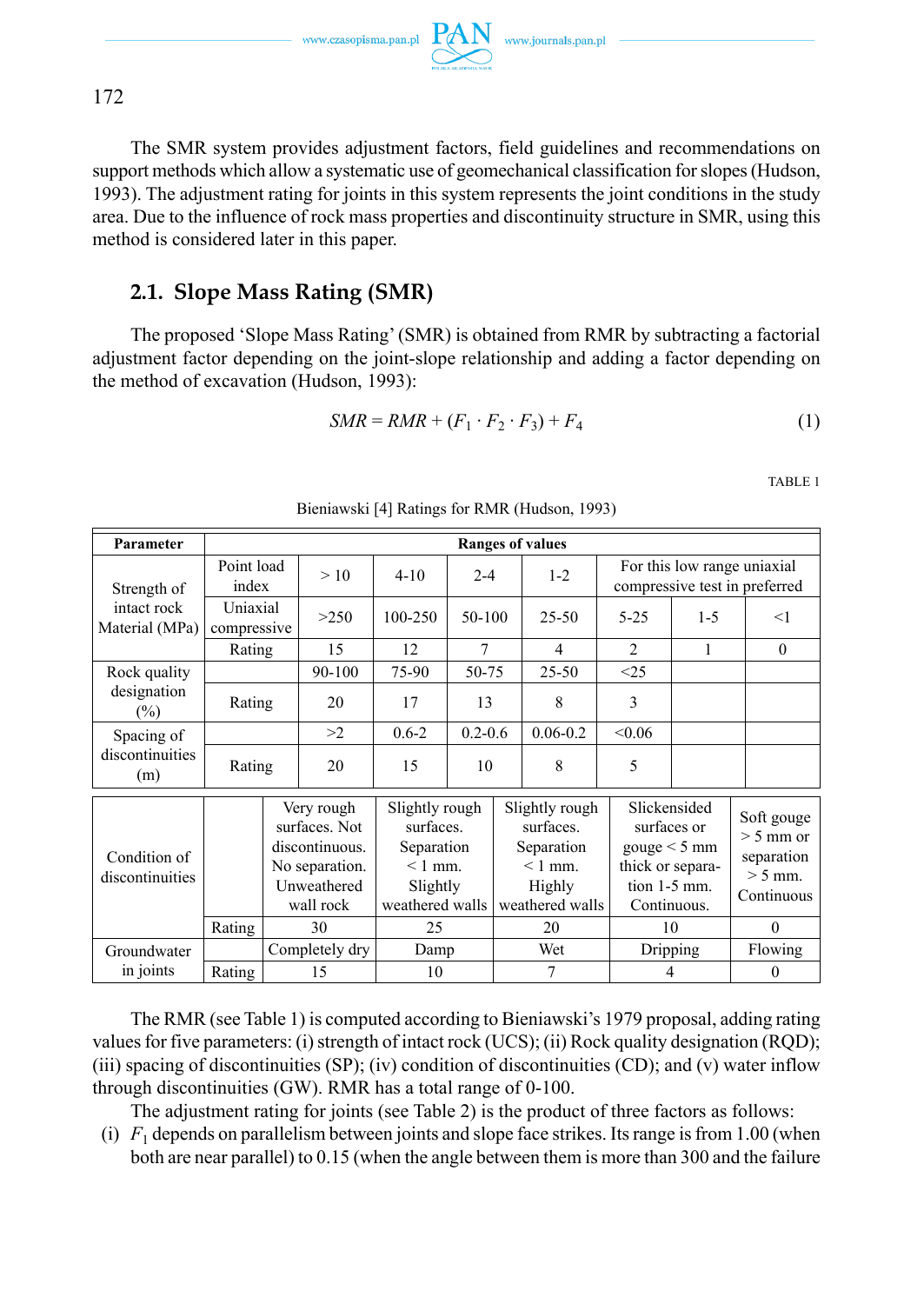www.czasopisma.pan.pl  $PAN$  www.journals.pan.pl



probability is very 10o). These values were established empirically, but afterwards were found to approximately match the relationship:

$$
F_1 = (1 - \text{Sin}A)^2 \tag{2}
$$

where *A* denotes the angle between the strikes of the slope face and the joint.

(ii)  $F<sub>2</sub>$  refers to joint dip angle in the planar mode of failure. In a sense it is a measure of the probability of joint shear strength. Its value vanes from 1.00 (for joints dipping more than 45°) to 0.15 (for joints dipping less than 200). Also established empirically, it was found afterwards to match approximately the relationship:

$$
F_2 = \tan^2 \beta \tag{3}
$$

where  $\beta$ *j* denotes the joint dip angle. For the toppling mode of failure  $F_2$  remains 1.00.

(iii)  $F_3$  reflects the relationship between the slope face and joint dip. Bieniawski's 1976 figures have been kept. In the planar mode of failure  $E_3$  refers to the probability that joints 'daylight' in the slope face. Conditions are fair when slope face and joints are parallel. When the slope dips 100 more than joints, very unfavorable conditions occur.

For the toppling mode of failure, unfavorable or very unfavorable conditions cannot happen in view of the nature of toppling, as there are very few sudden failures and many toppled slopes remain standing. The Goodman-Bray [10] condition has been used to evaluate toppling probability, with the hypothesis that this failure is more frequent in weathered slopes and there is a small reduction (around 50) of shear strength due to rotational friction, as proposed by Goodman [11].

The adjustment factor for the method of excavation (see Table 3) has been fixed empirically as follows:

- (i) Natural slopes are more stable, because of long time erosion and built-in protection mechanisms (vegetation, crust desiccation, etc.):  $F_4 = +15$ .
- (ii) Presplitting increases slope stability for half a class:  $F_4 = \pm 10$ .
- (iii) Smooth blasting, when well done, also increases slope stability:  $F_4 = \pm 8$ .
- (iv) Normal blasting, applied with sound methods, does not change slope stability:  $F_4 = 0$ .
- (v) Deficient blasting, often with too much explosive, no detonation timing and/or nonparallel boles, damages stability:  $F_4 = -8$ .
- (vi) Mechanical excavation of slopes, usually by ripping, can be done only in soft and/or very fractured rock, and is often combined with some preliminary blasting. The plane of slope is difficult to finish. The method neither increases nor decreases slope stability:  $F_4 = 0$ . A tentative description of the SMR classes is given in Table 4 (Hudson, 1993).

TABLE 2

|     | Case                              | Very<br>favorable | Favorable     | Fair          | Unfavorable  | <b>Very</b><br>unfavorable |
|-----|-----------------------------------|-------------------|---------------|---------------|--------------|----------------------------|
|     |                                   |                   |               |               |              |                            |
| D   | $A = \alpha_i - \alpha_s$         | $>30^{\circ}$     | $30-20^\circ$ | $20-10^\circ$ | $10-5^\circ$ | 50                         |
| m   | $A =  \alpha_i - \alpha_s - 180 $ | $>30^{\circ}$     | $30-20^\circ$ | $20-10^\circ$ | $10-5^\circ$ | 50                         |
| P/T | $F_1 = (1 - SinA)^2$              | 0.15              | 0.40          | 0.70          | 0.85         | 1.00                       |

Adjustment Rating for Joints (Hudson, 1993)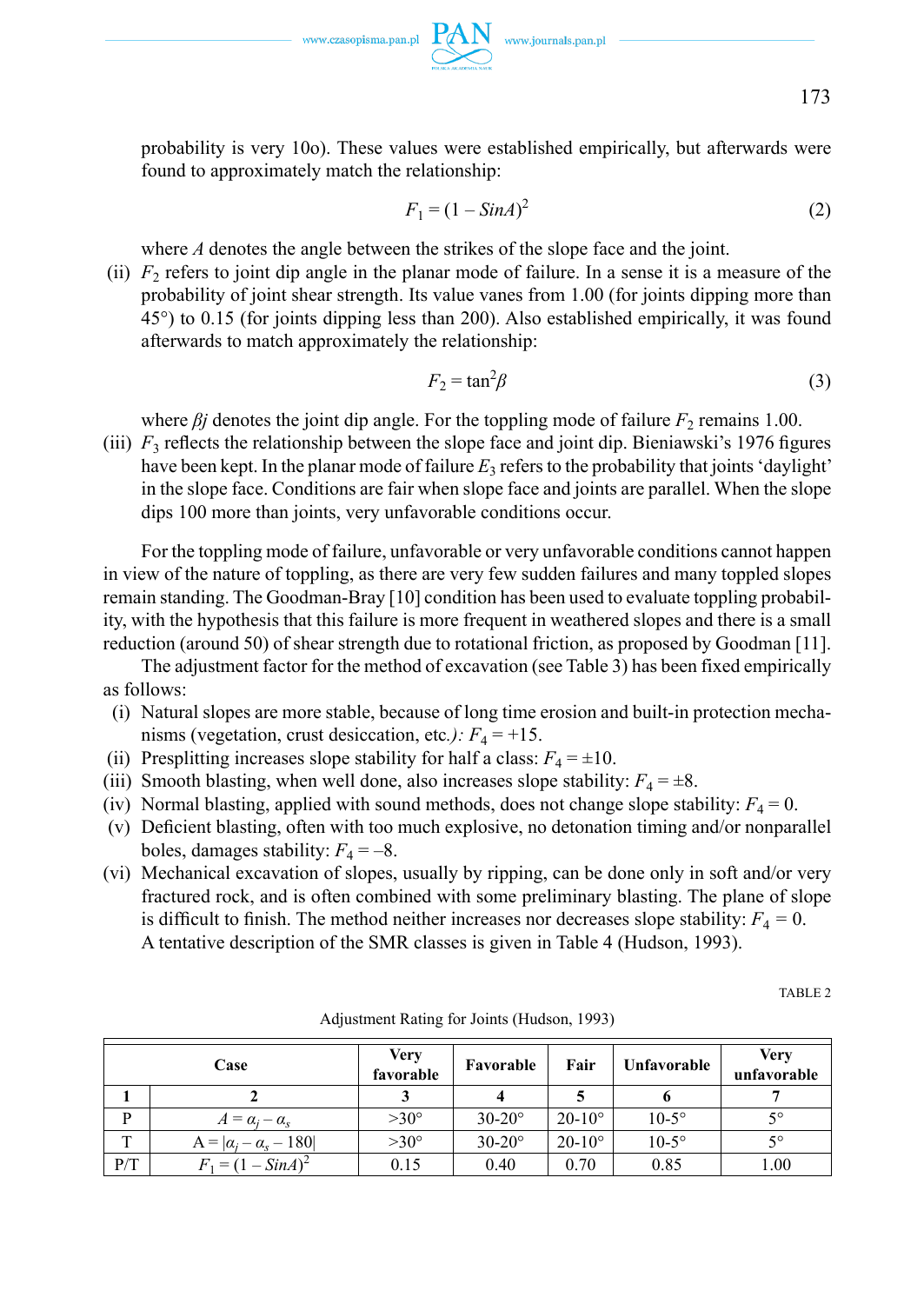www.czasopisma.pan.pl

| P            | $ \beta_i $                                                                                                                                              | $\leq 20^{\circ}$ | $20-30^\circ$       | $30-35^\circ$ | $35-45^\circ$                | $45^{\circ}$       |
|--------------|----------------------------------------------------------------------------------------------------------------------------------------------------------|-------------------|---------------------|---------------|------------------------------|--------------------|
| D            | $F_2 = \tan^2\beta$                                                                                                                                      | 0.15              | 0.40                | 0.70          | 0.85                         | 1.00               |
| ŦР           | $F_2 = \tan^2\!\beta$                                                                                                                                    |                   |                     |               |                              |                    |
| P            | $\beta_i - \beta_s$                                                                                                                                      | $>10^{\circ}$     | $10-0^\circ$        | $0^{\circ}$   | $0^{\circ}$ to $-10^{\circ}$ | $\leq -10^{\circ}$ |
| $\mathbf{T}$ | $\beta_i - \beta_s$                                                                                                                                      | $\leq 110^\circ$  | $110 - 120^{\circ}$ | $>120^\circ$  |                              |                    |
| P/T          | $F_3 = \beta_i - \beta_s$                                                                                                                                |                   |                     | $-25$         | $-50$                        | $-60$              |
|              | P: plane failure; T: toppling failure; $\alpha_i$ : joint dip direction; $\alpha_s$ : slope dip direction; $\beta_i$ : joint dip; $\beta_s$ : slope dip. |                   |                     |               |                              |                    |

TABLE 3

Adjustment Rating for Methods of Excavation of Slopes (Hudson, 1993)

|  |  | Method   Natural Slope   Presplitting   Smooth blasting   Blasting or mechanical   Deficient blasting |  |
|--|--|-------------------------------------------------------------------------------------------------------|--|
|  |  |                                                                                                       |  |

TABLE 4

Tentative Description of SMR Classes (Hudson, 1993)

| <b>Class</b> | <b>SMR</b> | <b>Description</b> | <b>Stability</b>    | <b>Failures</b>               | <b>Support</b>       |
|--------------|------------|--------------------|---------------------|-------------------------------|----------------------|
|              | 81-100     | Very good          | Completely Stable   | None                          | None                 |
| Н            | 61-80      | Good               | Stable              | Some blocks                   | Occasional           |
| Ш            | $41 - 60$  | Normal             | Partially stable    | Some joints or many<br>wedges | Systematic           |
| IV           | $21 - 40$  | <b>Bad</b>         | Unstable            | Planar or big wedges          | Important/corrective |
| V            | $0 - 20$   | Very bad           | Completely unstable | Big planar or soil-like       | Reexcavation         |

# **3. Angouran Mine, geotechnical properties, mining operation cost**

Angouran lead and zinc open-pit mine with production capacity of 800 thousand tons per year and the remaining amount potential over 12 million tons with the average grade 3%-6% of lead and the average grade 25%–30% of zinc is one of the largest metal mines in Iran and also is one of the most economical lead and zinc mines in the world. Angouran mine is located in Zanjan province, 125km SW of Zanjan, and in a region with an average altitude of 3000 m. The geographical location of Angouran mine has been shown in Figure 1. The ore body is located between a limestone layer as hanging-wall and on a thick layer of schist as foot-wall. The mine was designed with an overall slope dip angle about 45<sup>°</sup> in waste and 35<sup>°</sup> in the ore zone (Behbahani, Moarefvand, Ahangari, & Goshtasbi, 2013). In Angouran mine, rocks in foot-wall are collections of metamorphic schist with an approximately thickness of 1000 m that mostly these collections have extended in the west of the mine, while rocks in hanging-wall are collections of semi-metamorphic limestone with an approximately 200 m thickness that the most extension of these collections are in the east of the mine. Limestone existing in hanging-wall has RQD near to 60% and GSI between 42 and 52 and also its UCS is approximately 75MPa. But schist which exists in foot-wall has almost RQD 51% and GSI 50; furthermore, its UCS is between 50 and 100MPa (Moarefvand & Ahmadi, 2009).

174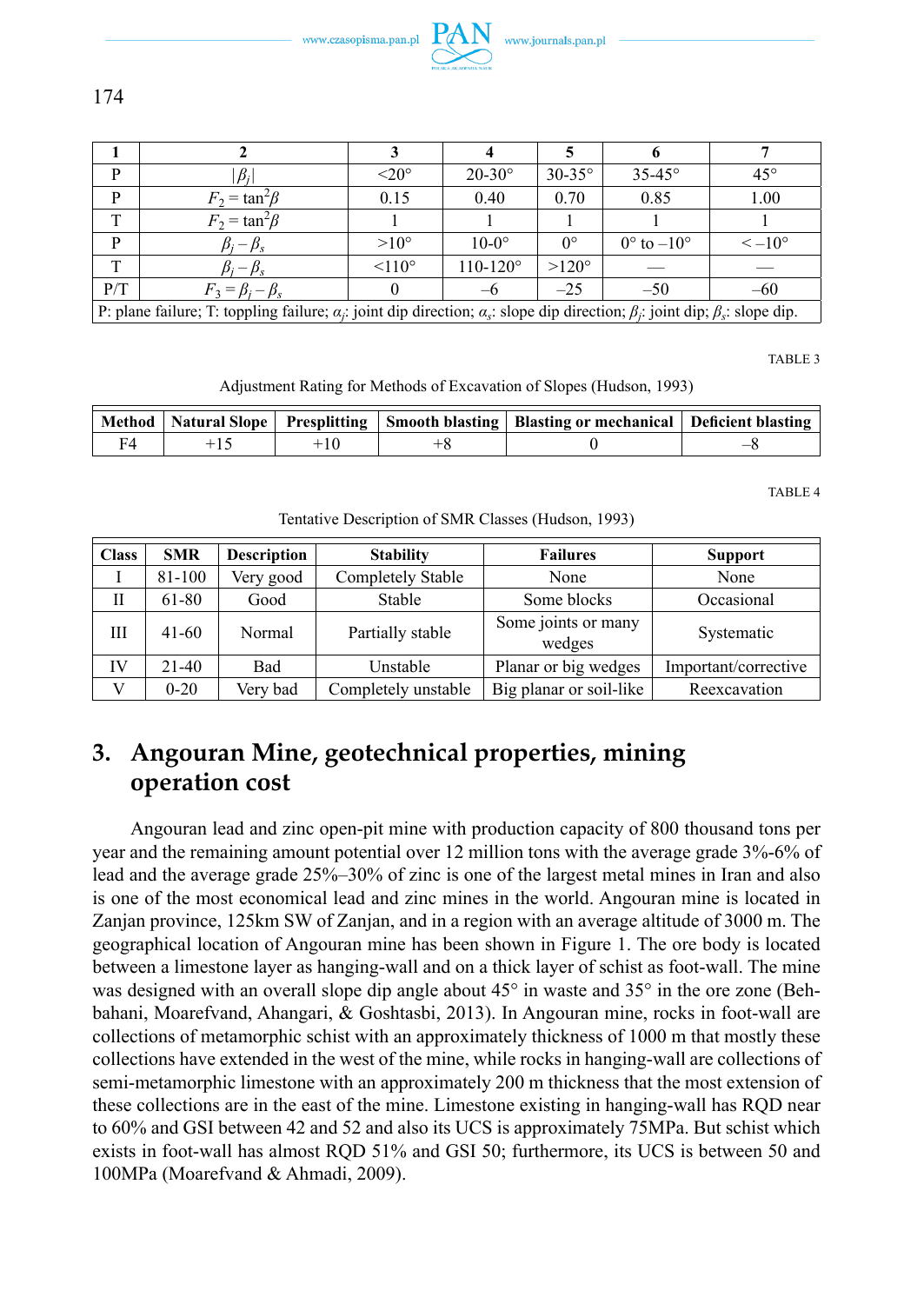

Fig. 1. (a) Geographical location of Angouran mine; (b) Zinc-lead Angouran mine

According to the mining experts and geologists' reports, geological formation containing the zinc and lead Angouran mine is Sanandaj-Sirjan belt formation. This formation was originally part of Central Iran and this formation called to the various titles such as Oromieh-Esfandaghe zone, Interior's Zagros, and finally Sanandaj-Sirjan belt.

Blast holes with an average diameter of 4.5 inches are drilled in zinc and lead Angouran mine and drilled networks typically have dimensions of  $3.5 \times 4.5$  inches. The most explosive substance in this mine and its special funds medium are Ammonium-Nitrate-Fuel Oil (ANFO) and 565  $g/m<sup>3</sup>$  respectively. Loading is the first step of transportation which takes place immediately after the blasting and is of particular importance. Loading in mine of Angouran mainly is done using excavator. Each device on average 160 cubic meters per hour loads the waste. Cargo is carried by 34 dump trucks with capacity from 32 to 60 tons.

### **3.1. Geotechnical characteristics of rock mass in Angouran mine**

In order to accomplish the aim of the article, 103 extractive blocks which major mining activities including drilling, blasting, loading and hauling are done in them were selected. Studied blocks are shown in Figure 2. These blocks are located within mine waste area which are formed from schistose rocks (Schist of Footwall) and limestone (hanging wall limestone). Hanging wall limestone are a metamorphic thick limestone layer which cover ore of Angouran and are developed from north and eastern north to western south of mine. Footwall of Angouran is kind of green schist which due to containing a large amount of group minerals of mica is called mica schist. These rocks are mainly formed of quartz, feldspar and mica. This schist is the lowest part of the ore deposits. Ore deposit Zone is enclosed between the two sections of limestone hanging wall and footwall zones of schistose material.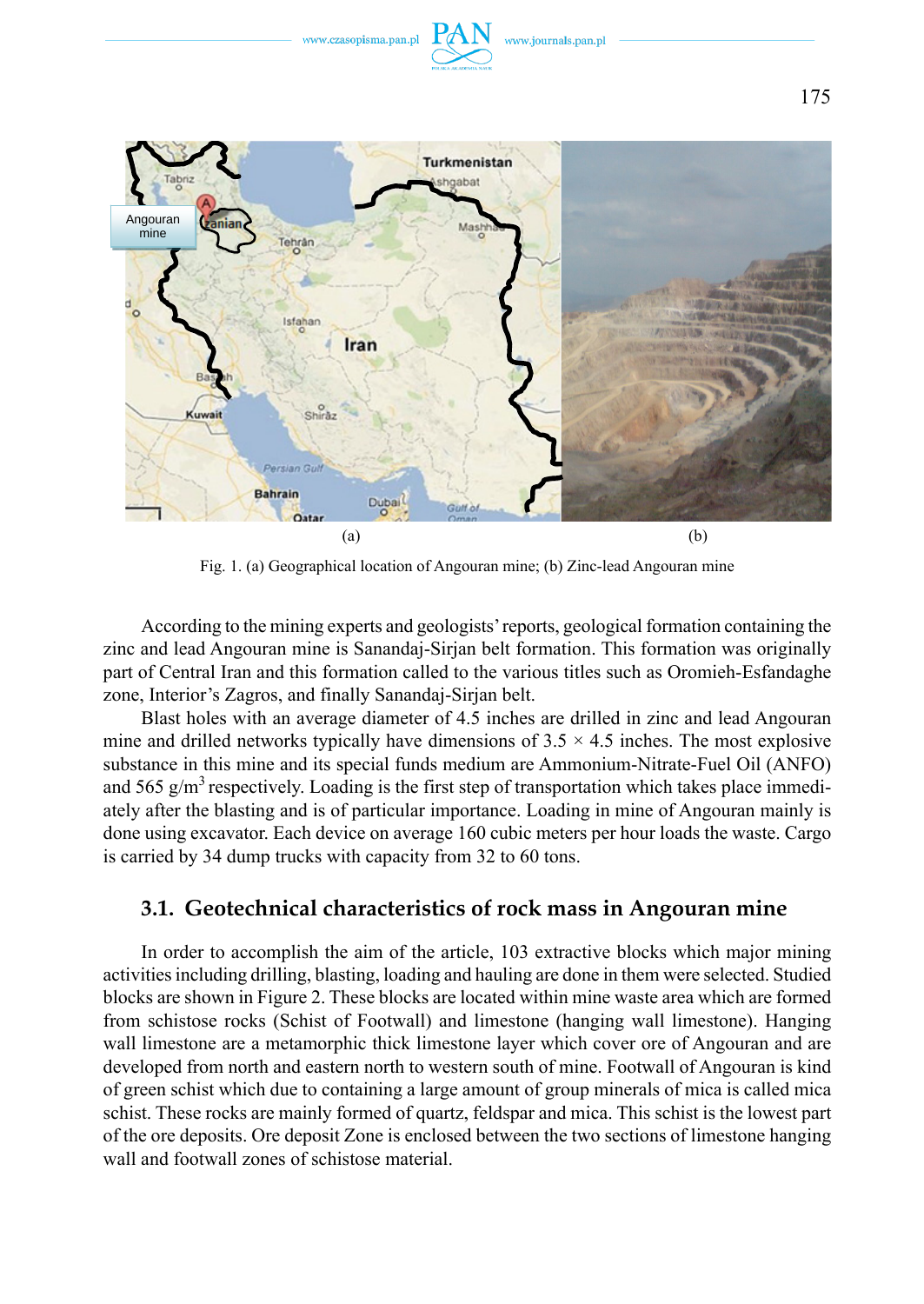

www.czasopisma.pan.pl

www.journals.pan.pl

Fig. 2 . The position of 103 studied blocks in Zinc-lead Angouran mine

The results of performed experiments to determine rock strength variables according to the Mining Company are given in Table 5.

According to deductions which were taken in Angouran mine a layered plate and two principal joint sets can be identified. Table 6 shows the characteristics of discontinuities in Angouran mine.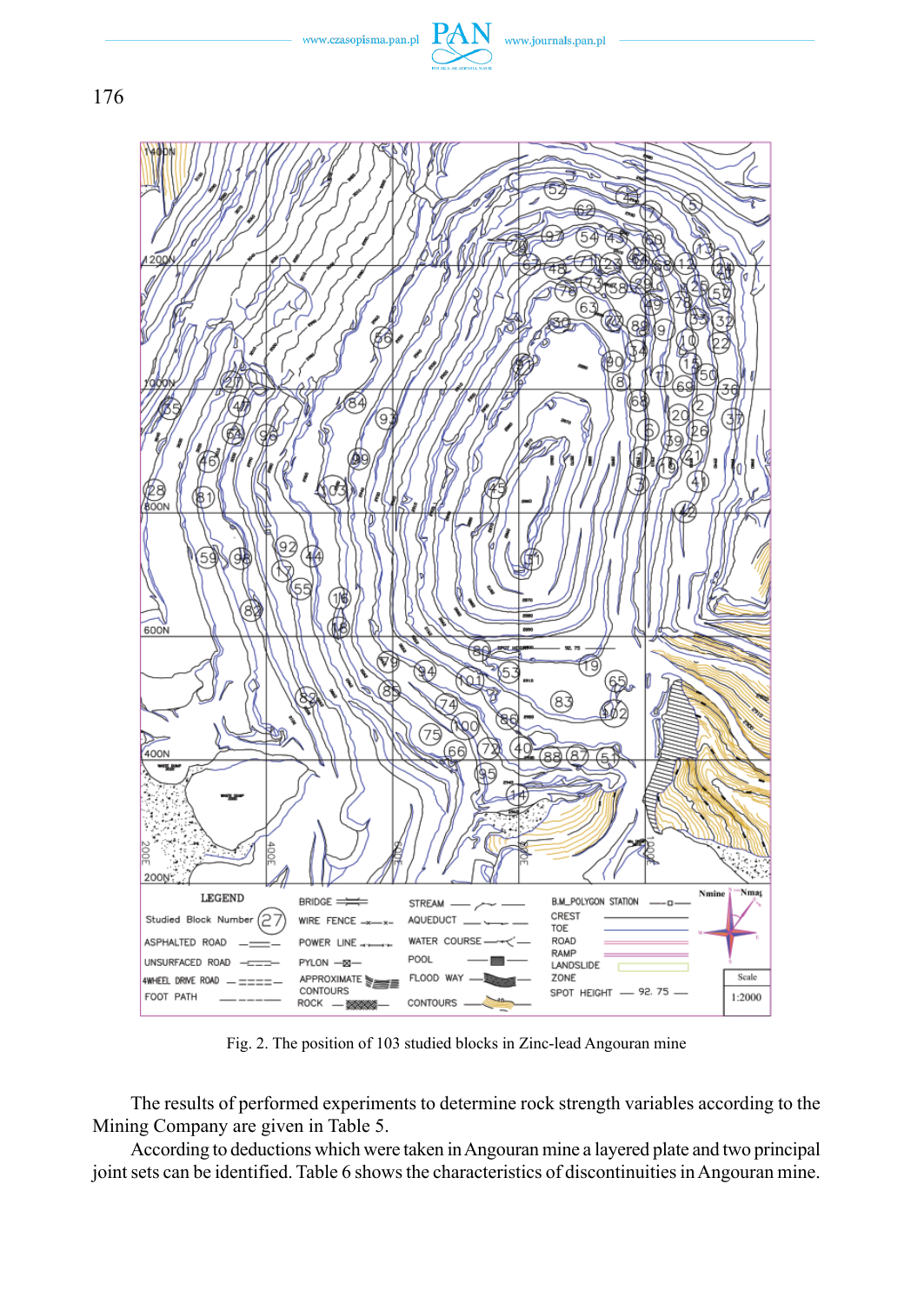

177

#### TABLE 5

| <b>Type of</b><br>formation |                       | geomechanical properties of in situ<br><b>Schistose formations</b> |                     | Geomechanical properties of<br>in situ limestone |             |                      |  |  |
|-----------------------------|-----------------------|--------------------------------------------------------------------|---------------------|--------------------------------------------------|-------------|----------------------|--|--|
| Intact                      | $\phi = 37^{\circ}$   | $C = 3.5$ MPa                                                      | $\sigma_C$ = 50 MPa | $\phi = 52^{\circ}$                              | $C = 6 MPa$ | $\sigma_C$ = 100 MPa |  |  |
| Rock                        | $\omega = 14^{\circ}$ | $m = 0.183$                                                        | $S = 0.0009$        | $\varphi = 14^{\circ}$                           | $m = 0.29$  | $S = 0.0003$         |  |  |
| Rock                        | $\phi = 37^{\circ}$   | $C = 3.5$ MPa                                                      | $\sigma_C$ = 50 MPa | $\phi = 24^{\circ}$                              | $C = 1$ MPa | $\sigma_C$ = 100 MPa |  |  |
| Mass                        | $\omega = 14^{\circ}$ | $m = 0.183$                                                        | $S = 0.0009$        | $\omega = 14^{\circ}$                            | $m = 0.29$  | $S = 0.0003$         |  |  |

Geomechanical properties of in situ formations of limestone and schistose (Moarefvand & Ahmadi, 2009)

TABLE 6

| Characteristics of discontinuities in Angouran mine |  |  |
|-----------------------------------------------------|--|--|
|                                                     |  |  |

| <b>Discontinuity</b> | Dip $(°)$ | Azimuth $(°)$ | <b>Slope Orentation</b> | <b>Joint Spacing</b><br>(Cm) | <b>Filling of</b><br>Joint | <b>Separation</b><br>(Cm) |
|----------------------|-----------|---------------|-------------------------|------------------------------|----------------------------|---------------------------|
| Bedding              | $10 - 15$ | <b>N14W</b>   | To the east             | 40                           | Calcite<br>cement          | locally                   |
| Joint set 1          | 75        | <b>N55E</b>   | To the southeast        | 35                           | The local<br>clay          |                           |
| Joint set 2          | 75        | <b>N18W</b>   | To the west             | 25                           |                            |                           |

Components of 8-fold classification system SMR (*UCS*, *RQD*, *SP*, *CD*, *GW*, *F*1, *F*2, *F*3) were deducted from the study case of mine blocks (Fig. 2) using field survey. Table 7 shows resulted variables as examples for five blocks.

TABLE 7

| No.            | <b>UCS</b> | <b>RQD</b> | SP | CD       | GW | F.   | F <sub>2</sub> | F <sub>3</sub> | <b>SMR</b> | Class of<br><b>SMR</b> |
|----------------|------------|------------|----|----------|----|------|----------------|----------------|------------|------------------------|
|                | 12         | 17         |    | 8        | 15 | 0.57 | 0.72           | 0              | 55         | Ш                      |
| っ              | ⇁          | 13         |    | 8        | 15 | 0.15 | 0.49           | 0              | 44         | Ш                      |
|                | 12         | 17         | 12 | 8        | 15 | 0.51 | 0.72           | 6              | 53.8       | Ш                      |
| $\overline{4}$ | −          | 17         | 13 | $\theta$ | 15 | 0.3  | 0.72           | 25             | 38.6       | IV                     |
|                | 12         | 17         | 12 | 17       | 15 | 0.16 | 0.72           | 25             | 62.1       | П                      |

Rating of SMR index for 103 studied blocks of Angouran mine

Since this case study is limited for two types of limestone and schist, the first component (UCS), will have only two amounts which would be in role of excavated stope face separator for type of rock.

### **3.2. The cost of mining operations at the Angouran mine**

To calculate the total cost of mining operation for each stope block, equation (4) is used:

$$
C_{Total_i} = C_{Di} + C_{Bi} + C_{Li} + C_{bi} + C_{Hi}
$$
\n(4)

where  $C_{Total_i}$  is the total cost of mining operation at stope face of number *i* in USD per in situ cubic meter. For exploitation of each cubic meter in situ rock in the same stope face, it obtains from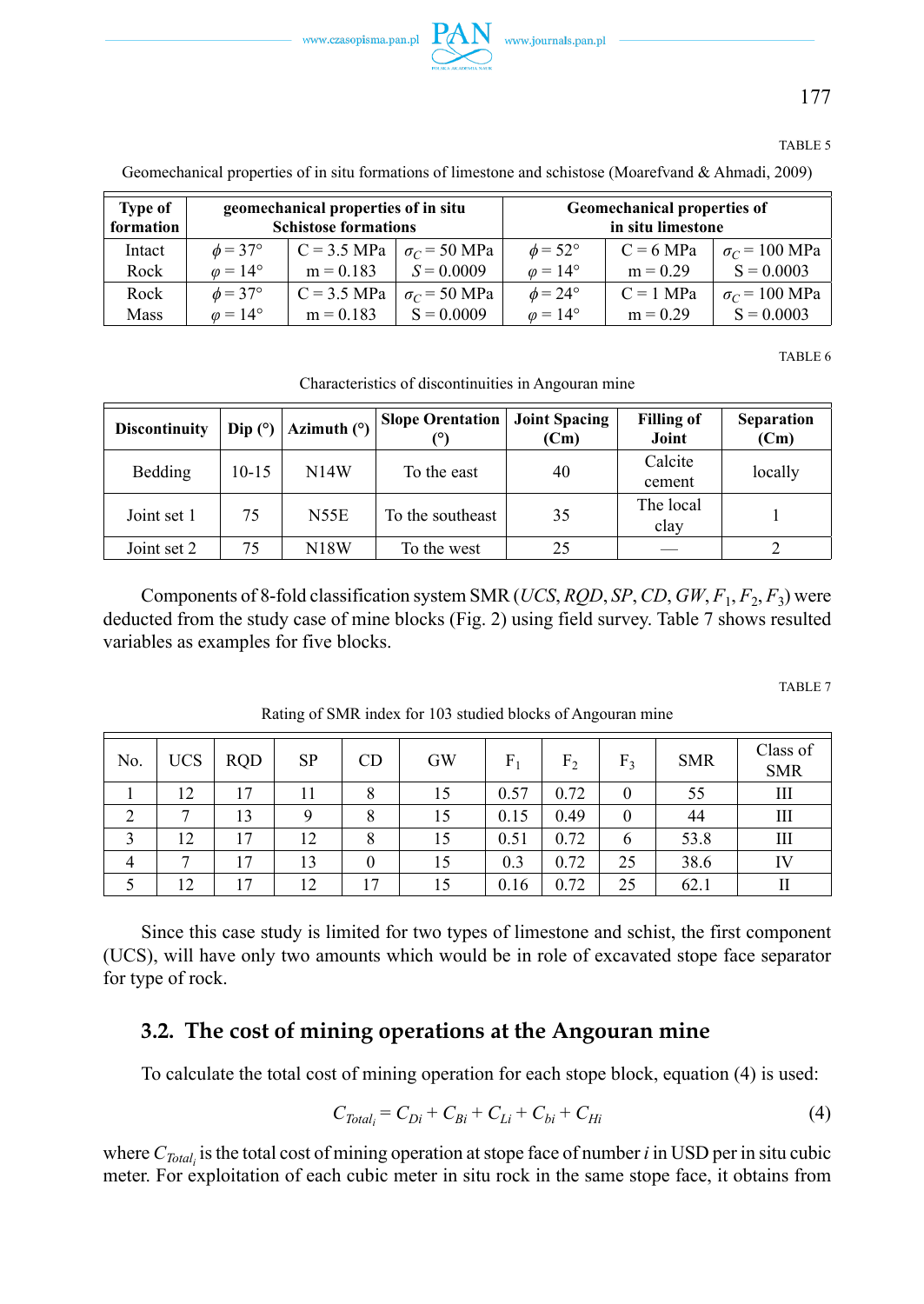

178

total cost of operations of drilling  $(C_{Di})$ , blasting  $(C_{Bi})$ , loading  $(C_{Li})$ , bulldozers work  $(C_{bi})$  and hauling (*C<sub>Hi</sub>*). As an example, the results of calculations for the five blocks are shown in Table 8.

TABLE 8

|     | The cost of the various stages of mining operations for each Studied block(USD)<br>per in situ cubic meter)       |      |      |      |      |      |      |      |      |  |  |
|-----|-------------------------------------------------------------------------------------------------------------------|------|------|------|------|------|------|------|------|--|--|
| No. | <b>Total Cost</b><br>X<br>z<br><b>Blasting</b><br>Loading<br><b>Drilling</b><br>Hauling<br><b>Bulldozers work</b> |      |      |      |      |      |      |      |      |  |  |
|     | 1105                                                                                                              | 975  | 2930 | 0.48 | 0.8  | 0.81 | 1.62 |      | 3.72 |  |  |
| C   | 995                                                                                                               | 1125 | 2900 | 0.3  | 0.63 | 0.73 | 1.35 | 0.31 | 3.32 |  |  |
| 3   | 1069                                                                                                              | 1076 | 2920 | 0.28 | 0.63 | 0.52 | 1.11 | 0.04 | 2.58 |  |  |
| 4   | 1075                                                                                                              | 1300 | 2960 | 0.23 | 0.8  | 0.65 | 1.62 | 0.13 | 3.43 |  |  |
|     | 1034                                                                                                              | 876  | 2910 | 0.39 | 0.69 | 1.05 | 2.08 |      | 4.21 |  |  |

#### Calculation results of mining operation cost for 103 studied blocks

# **4. Influence of geotechnical parameters on the cost of exploitation**

To describe the relationship between geotechnical parameters and mining operations costs, multivariate linear regression method is used (equation (5)):

$$
\begin{bmatrix} y_0 \\ y_1 \\ \vdots \\ y_n \end{bmatrix} = \begin{bmatrix} 1 & x_{11} & \cdots & x_{1k} \\ 1 & x_{21} & \cdots & x_{2k} \\ \vdots & \vdots & \cdots & \vdots \\ 1 & x_{n1} & \cdots & x_{nk} \end{bmatrix} \times \begin{bmatrix} \beta_0 \\ \beta_1 \\ \vdots \\ \beta_k \end{bmatrix}
$$
 (5)

where *X* is matrix of point values for each geotechnical parameter,  $\beta$  is matrix of influence coefficients for geotechnical variables, and *Y* is extractive blocks cost matrix of mining operations.

Geotechnical variables and points (scores) used in this equation are the same classified components of SMR and advantages offered by this method. A sample of this information which is used in equation (5) as input is shown in Table 7. Due to lack of water bearing blocks (only 5 blocks contain water) and the same blasting conditions in all extractive stope face, groundwater variables and blasting conditions  $(F_4)$  are not applied to the input matrix. Therefore, the input matrix, contain the following seven components respectively: uniaxial compressive strength (*UCS*), rock quality designation (*RQD*), spacing of discontinuities (*SP*), condition of discontinuities (*CD*), azimuth difference of joints and Stope Face  $(F_1)$ , joints dip  $(F_2)$ , gradient between the joints dip and Stope Face dip  $(F_3)$ .

Output part of the equation includes the total cost of drilling, blasting, bulldozers work, loading and hauling per exploitation of one cubic meter of the rock mass (Table 8). It has to be noted that the geotechnical characteristics and mining operation cost of 103 blocks are applied at input and output of equation (5). Table 7 and Table 8 only show details of 5 blocks as an example.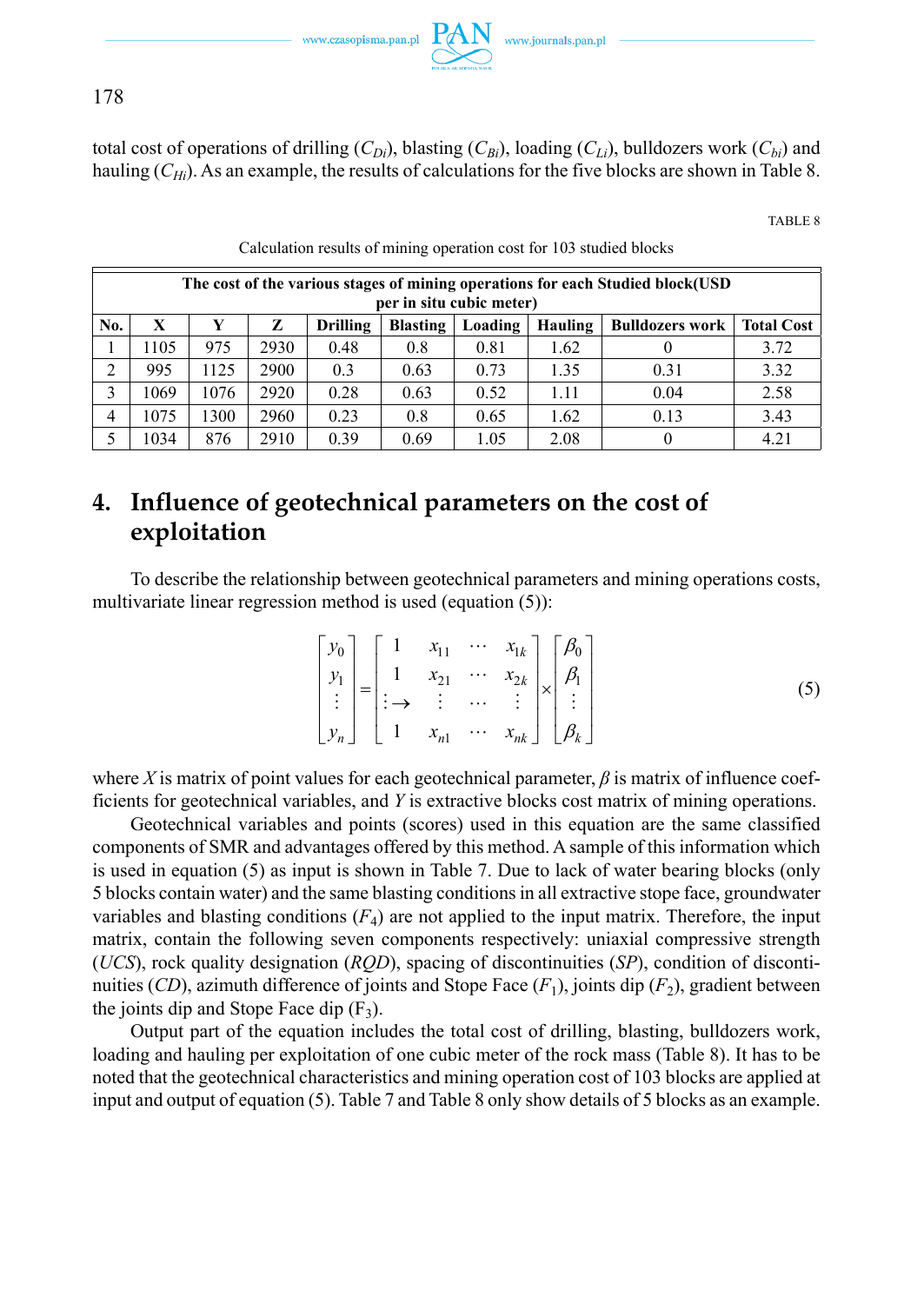## **4.1. Discussion and investigation of the relationship between the cost of exploitation and geotechnical characteristics**

With solving equation (5), the cost of exploitation of blocks is calculated as follows:

$$
COST = 6.245 - 0.093 \times R_{UCS} + 0.015 \times R_{RQD} + 0.044 \times R_{SP} ++ 0.005 \times R_{CD} - 0.083 \times R_{F_1} - 1.873 \times R_{F_2} + 0.003 \times R_{F_3}
$$
 (6)

where *COST*,  $R_{UCS}$ ,  $R_{RQD}$ ,  $R_{CD}$ ,  $R_{SP}$ ,  $R_{F_1}$ ,  $R_{F_2}$  and  $R_{F_3}$  are total exploitation cost (USD per cubic meter), scores of *UCS*, *RQD*, *SP*, *CD*, *F*1, *F*2 and *F*3, respectively.

Figure 3 shows the actual costs of the mining operations versus the estimated costs by multivariate linear regression. According to the correlation coefficient between the estimated values and real values which is 0.715 and on the other hand, large amounts estimated are in the range of  $\pm 20\%$  of real values, it can be concluded that an acceptable relationship exists between geotechnical parameters and total mining operations cost.

As mentioned in Section 3-1, the studied rock types in Angouran mine are schist and limestone. Thus two uniaxial compressive strength of intact rock are inserted in calculations. Hence the uniaxial compressive strength is the separator of extractive rock type in equation (6).

Increased extractive costs in schist rock in compare of limestone which is also confirmed in equation (6) are because of following reasons:

- 1) Inappropriate blasting due to the presence of water in the schistose rocks which results increasing in mining operations,
- 2) Higher specific gravity of schist than limestone which leads to increase in the number of cargo loading and hauling,
- 3) Loss of schist,
- 4) Sticking of drilling, cargo loading and hauling equipments in schist.

According to equation (5), the effects of *RQD*, *SP*, and *CD* on the costs of extraction operations are positive. Increasing of these variables means more integration and resistance of rock against fragmentation operation and therefore increasing in costs of mining operations.

Sign of the coefficient associated with variable effect  $F_1$  on costs of mining operations is negative. Reducing of difference angle between dip direction and stope face direction (alignment of joints and stope face) means an increase in the coefficient of *F*1. Alignment of along joints and stope face minimizes escape of blasting gas and causes optimization of blasting performance and costs reduction of exploitation.

Due to higher length of blocks than their heights (length of block  $\geq$  5  $*$  width of blocks), trace length of joints with low dip in compare of joints with high dip in crop of stope face increases which is a factor in the loss of blasting gas, weak (poor) fragmentation and thereby increasing the cost of exploitation in the low dip joints. Eventually, increasing in the difference angle between joints dip and stope face dip causes orientation of joint direction to inward of the stope face and thus reduces the ability of fragmentation as Lilly (1976) and Mumivand (2006) have reported before. Decreasing of fragmentation ability and its negative consequent in mining operations leads to increasing of exploitation costs which is validated in equation (6).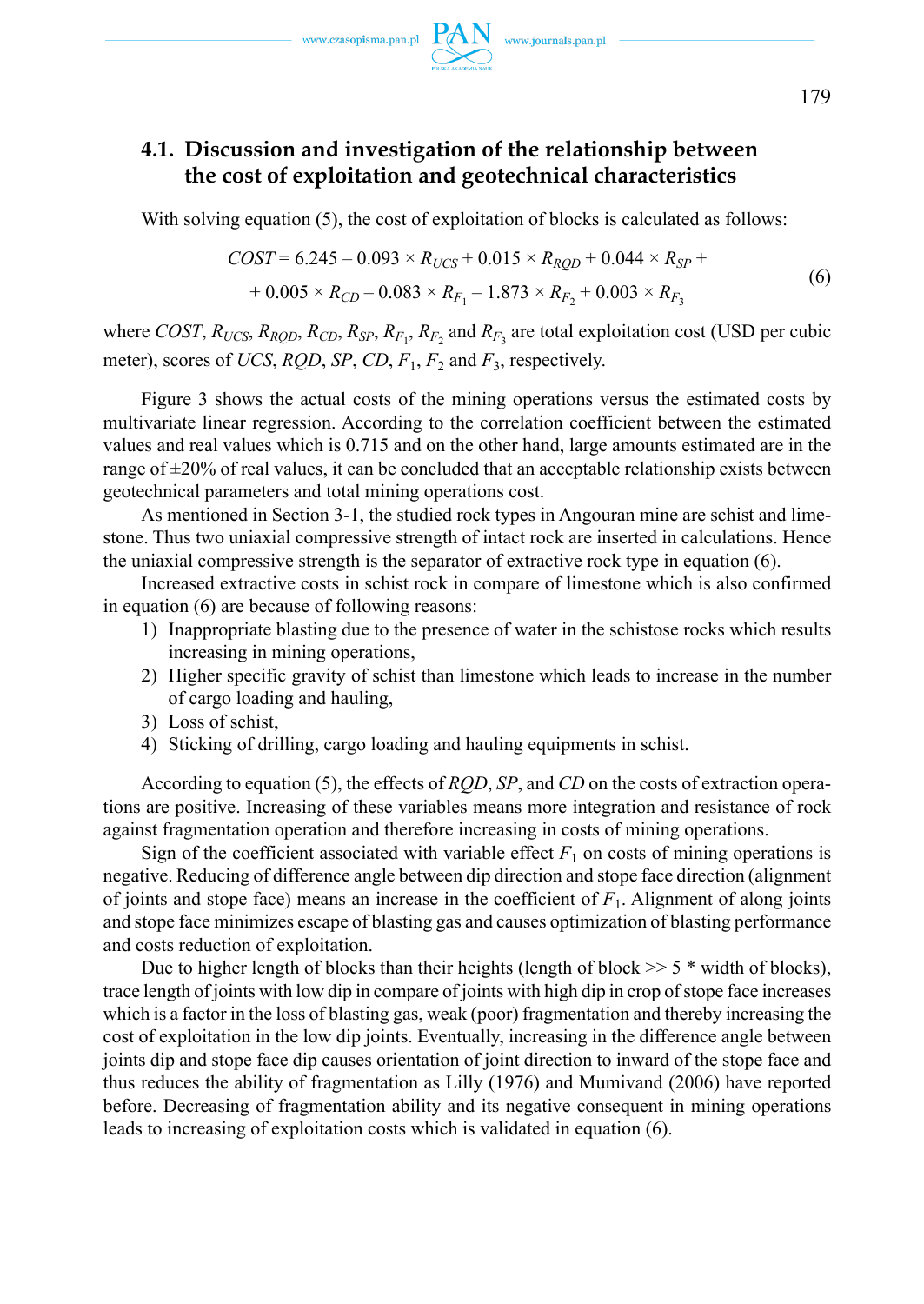

Fig. 3.Actual and estimated costs of mining operation in Angouran mine

### **4.2. Sensitivity analysis**

In this subsection, the amount of change in the exploitation costs versus change of every single geotechnical parameters is studied and therefore the parameters effect is evaluated. Equation (7) for sensitivity analysis on effects of geotechnical parameters in mining operations at zinc and lead Angouran mine is used (utilized) (Kulatilake, Wang, & Song, June, 2012).

$$
\Delta C_E = \frac{\left(C_{T_{\text{max}}} - C_{\text{med}}\right) / C_{\text{med}}}{\left(R_{\text{max}} - R_{\text{med}}\right) / R_{\text{med}}}
$$
\n(7)

where  $\Delta C_E$ ,  $C_{T_{\text{max}}}$ ,  $C_{\text{med}}$ ,  $R_{\text{max}}$ ,  $R_{\text{med}}$  are percentage change in average cost of exploitation for the parameter change, total cost of exploitation for the maximum value of the parameter of the cost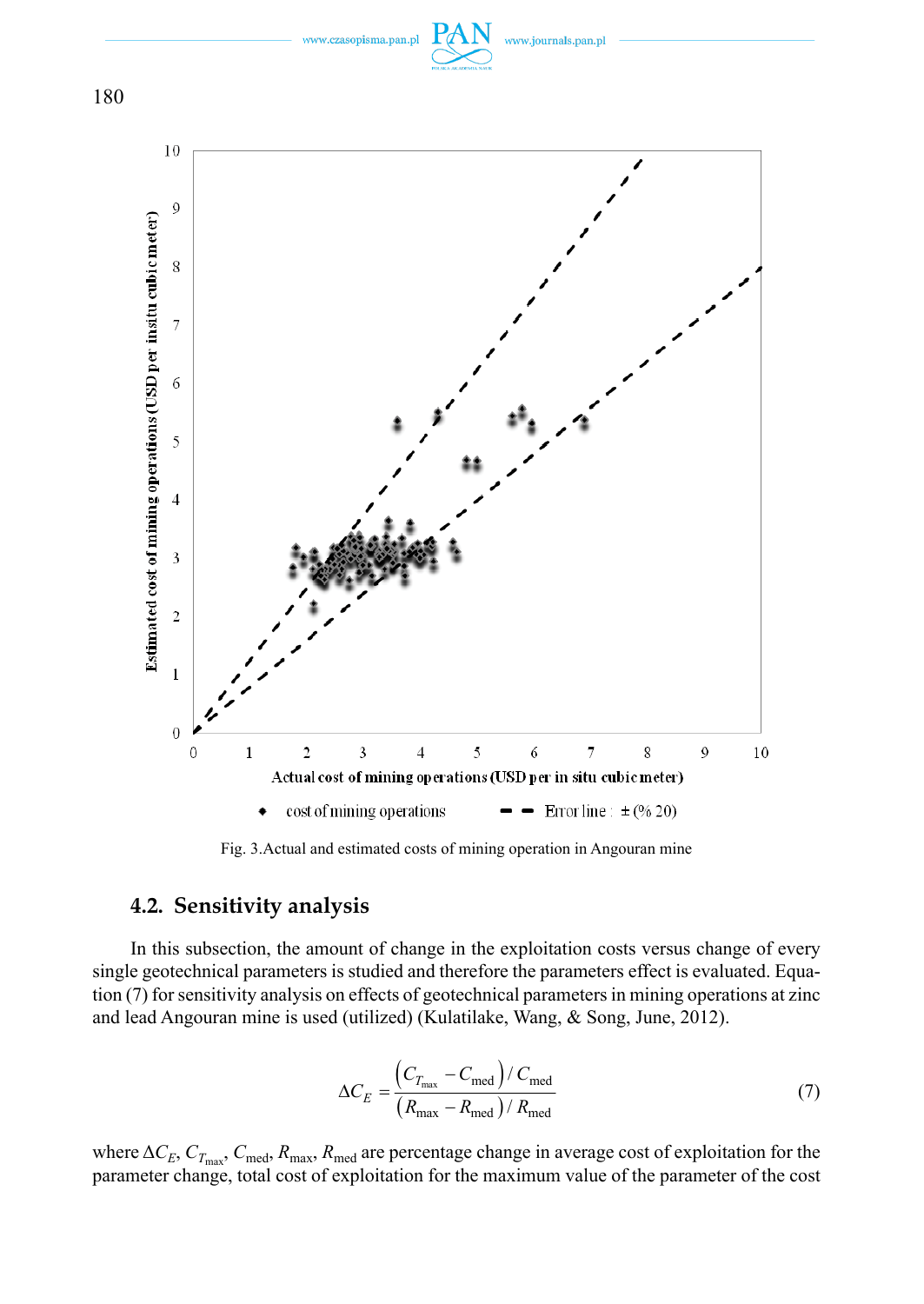(other geotechnical parameters remain in the average value), the cost for the average value of the parameters, the maximum value of the parameter of the cost, average value of the parameter, respectively.

According to the calculations, the maximum effect of increasing mining operations costs is the joint dip parameter  $(F_2)$ . Other effective variables after joint dip are: joint spacing, uniaxial compressive strength of intact rock, rock quality index, the gradient between the joints dip and stope face, condition of discontinuities and angle differences between along of joints and along of the stope face, respectively.

## **5. Conclusion**

- The analysis and assessment of costs, as one of the most important stages of cost calculation and management, helps to improve the operational effectiveness. In this paper, the operating costs of mining in waste zone of Angouran mine has been analyzed against geotechnical parameters.
- The formula (Equation 6) to determine the relationship between geotechnical parameters and operating cost using multivariate linear regression was proposed. The proposed equation is limited to limestone and schist zone of Angouran mine. Correlation coefficient of the proposed equation and what is done in practice, is 0.715 which represents the acceptable relationship between geotechnical parameters spending mining operations.
- In order to determine the effect of geotechnical parameters on the operating cost, sensitivity analysis based on percentage change of cost for changing of each parameter was conducted. The results show a significant effect of joints dip on the final performance of mining.
- The proposed model can be used to predict the excavation cost in different parts of the mine, in advance. This helps to improve the mining plan and excavation direction to reduce the operating costs.
- It is recommended to use the mentioned method in other zinc and lead mines and mining industries to develop a general model for determining the operating costs versus geotechnical parameters.

### **Acknoledgments**

Collaboration of the IMPASCO Company is gratefully acknowledged. Many thanks also to Mr. Karegar for his help to access the required database.

## **References**

- Barton N., Lien R., Lunde J., 1974. *Engineering Classification of Rock Masses for the Design of Tunnel Support*. Rock Mech., 6(4): 189-236.
- Behbahani S.S., Moarefvand P., Ahangari K., Goshtasbi K., 2013. *Unloading scheme of Angooran mine slope by discrete element modeling*. International Journal of Rock Mechanics & Mining Sciences, 220-227.
- Bieniawski Z. 1973. *Engineering Classification of Jointed Rock Mass*. Trans. S. Afr. ICE, 15: 335-344.
- Bond F.C., W. B., 1959. *The Work Index in Blasting*. Quarterly of the Colorado School of Mines, 54 (3): 77-82.